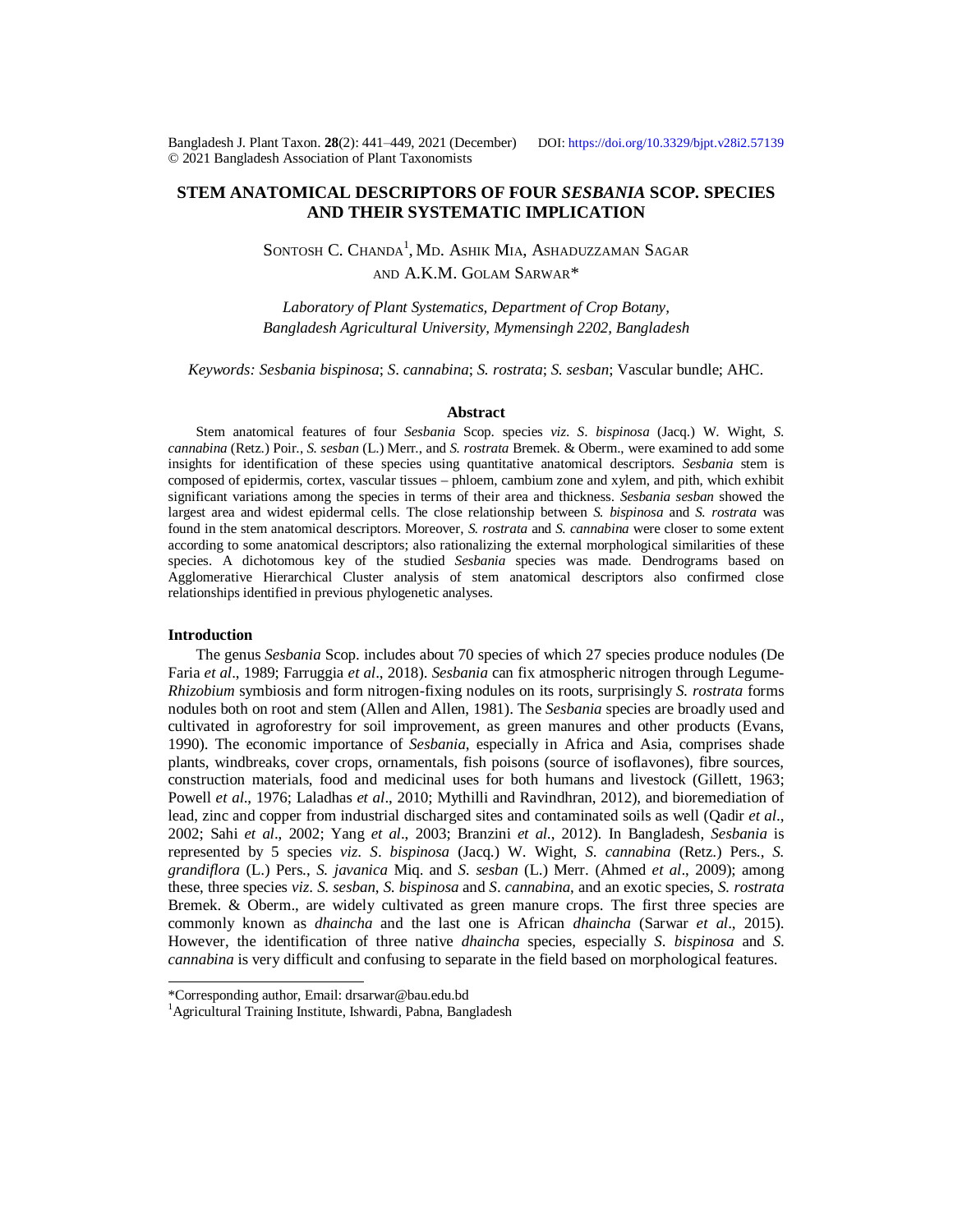Several plant micro-morphological features including stem anatomical structure provide evidence connecting to the interrelationships of higher taxonomic groups, such as families, sections and tribes and serve to generate true resemblances of genera having indecisive taxonomic status (Metcalfe and Chalk, 1950; Aziagba and Okeke, 2017); although many anatomical characters are influenced by environmental factors (Metcalfe and Chalk, 1950). Anatomical features of the stem, leaf and other plant parts are used for identification and inferring taxonomic relationships among the taxa in many plant families including Leguminosae (Barykina and Kramina, 2006; Aziagba and Okeke, 2017; Nwachukwu *et al*., 2017). Several studies have been made on the utility of different morphological descriptors for the better identification of *Sesbania* species (Prodhan *et al*., 1998; Prodhan and Sarkar, 2002; Sarkar and Prodhan, 2001; Sarwar *et al*., 2015; Chanda *et al*., 2018, 2019a,b, 2020a,b, 2021). The present study was undertaken to investigate quantitative stem anatomical descriptors to add new insight for the identification of closely related *Sesbania* species.

# **Materials and Methods**

Healthy mature seeds of four *Sesbania* species were collected from the Laboratory of Plant Systematics, Department of Crop Botany, Bangladesh Agricultural University. Seeds were previously collected from the field during field surveys, multiplied, identified and maintained/stored in the Laboratory. The plants were raised in the Field Laboratory of the Department of Crop Botany in 2017 following Chanda *et al*. (2020a). Stem samples, of 60 days old, of four *Sesbania* species were collected from the experimental field and preserved in vials containing FAA solution for further anatomical studies (Ruzin, 1999).

For anatomical exploration, both freehand sectioning and paraffin methods of microtechniques were followed (Prodhan and Sarkar, 2002). The paraffin sections were made habitually on the outcome of hand sections. After proper dehydration with ethyl alcohol and clearance with xylene, the sections were stained with safranin and fast green and mounted in Canada balsam (Ruzin, 1999; Sarkar and Prodhan, 2001; Prodhan and Sarkar, 2002). Three cross-sections from at least three different individual plants of each species were measured for each sample to assess the constancy of anatomical features. The length/width and size were measured under  $\times$  4, 10 and 40 magnifications using an optical microscope with Carl Zeiss Primo Star camera Model Axiocam ERc5s. Ten replicated measurements focusing lengths/width and size (area) were done on each slide and thirty (3x10) measurements for individual descriptors (Fig. 1). For individual cell lengths/width, measurements were done at three positions (central and two sides from the centre) and the average value was used as a single replicate. The diameter was measured through the longest axis of the xylem vessel.

The collected data were analyzed following the ANOVA using the statistical computer package program MSTAT-C. The mean differences of different parameters among the species were adjudged with Duncan's New Multiple Range Test (DMRT) (Gomez and Gomez, 1984). The agglomerative hierarchical cluster (AHC) analysis was performed on the dissimilarity of accession characteristics and the dendrogram was generated using the XLStat software program [\(https://www.xlstat.com/en/\).](https://www.xlstat.com/en/).)

#### **Results and Discussion**

*Sesbania* species stem comprises four distinct layer/region(s) – epidermis, cortex, vascular zone, and pith, which are common phenomena of dicot stem ultrastructure (Fig. 2a–d). However, significant variations were observed in different stem anatomical components (Table 1).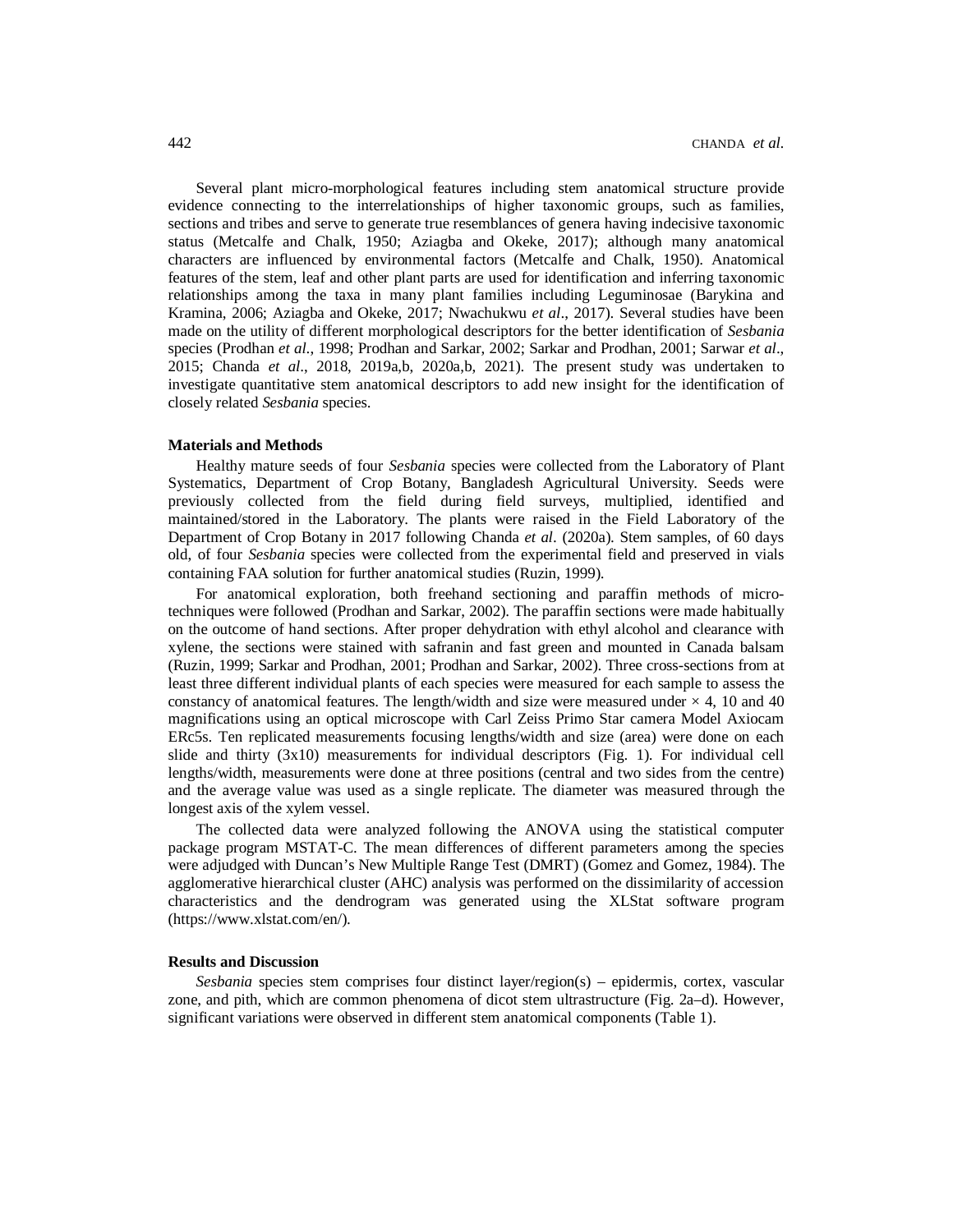| <b>Species</b>                             |                        | Thick-                            | Epidermal cell      |                                   |                             | Hypodermal cell               |                     | General cortex cell               |                                | Endodermal cell                  |                    |
|--------------------------------------------|------------------------|-----------------------------------|---------------------|-----------------------------------|-----------------------------|-------------------------------|---------------------|-----------------------------------|--------------------------------|----------------------------------|--------------------|
|                                            |                        | ness of<br>cuticle<br>$(\mu m)$   | Size<br>$(\mu m^2)$ | Width<br>$(\mu m)$                | Wall thick-<br>ness (µm)    | Width<br>$(\mu m)$            | Size<br>$(\mu m^2)$ | Width<br>$(\mu m)$                | Wall<br>thickness<br>$(\mu m)$ | Size<br>$(\mu m^2)$              | Width<br>$(\mu m)$ |
| S. bispinosa                               |                        | 6.02c                             | 857.9 ab            | 23.6 <sub>b</sub>                 | 3.50 <sub>b</sub>           | 113.6c                        | 740.2 bc            | 32.3 <sub>b</sub>                 | 2.05c                          | 1060.2 b                         | 24.3 bc            |
| S. cannabina                               |                        | 7.56 a                            | 667.8 b             | 22.3 <sub>b</sub>                 | 1.52c                       | 163.5 ab                      | 814.1 b             | 62.2 a                            | 2.94a                          | 1220.8 a                         | 32.7 a             |
| S. rostrata                                |                        | 7.19ab                            | 693.2 b             | 23.4 <sub>b</sub>                 | 4.27 ab                     | 177.4 a                       | 627.1c              | 31.03 b                           | 2.25 <sub>bc</sub>             | 1029.4 <sub>b</sub>              | $29.2$ ab          |
| S. sesban                                  |                        | $6.44\,\mathrm{bc}$               | 999.8 a             | 28.3 a                            | 4.82 a                      | 144.2 b                       | 968.7 a             | 33.08 b                           | $2.64$ ab                      | 1061.1 <sub>b</sub>              | 21.7c              |
| Level of<br>Significance                   |                        | $\frac{d\mathbf{r}}{d\mathbf{r}}$ | $\frac{1}{2}$       | $\frac{d\mathbf{r}}{d\mathbf{r}}$ | $\ast$ $\ast$               | $\ast$ $\ast$                 | $**$                | ***                               | $\ast$                         | $\frac{1}{2}$                    | $\ast$             |
| LSD <sub>0.05</sub>                        |                        | 1.04                              | 223.0               | 3.09                              | 1.24                        | 23.6                          | 146.9               | 3.94                              | 0.53                           | 132.5                            | 5.36               |
| Right side of the table.                   |                        |                                   |                     |                                   |                             |                               |                     |                                   |                                |                                  |                    |
| Vascular<br>cylinder<br>width<br>$(\mu m)$ | Bundle<br>cap<br>width |                                   | Phloem<br>width     | Sieve tube                        |                             | Cambial<br>layer<br>thickness | Xylem<br>thickness  | Xylem Vessel<br>$diameter(\mu m)$ |                                | Size of pith cell<br>$(\mu m^2)$ |                    |
|                                            |                        | $(\mu m)$                         | $(\mu m)$           | Size<br>$(\mu m^2)$               | Wall thickness<br>$(\mu m)$ | $(\mu m)$                     | $(\mu m)$           | Meta-                             | Proto-                         | Peripheral                       | Central            |
| 187.48 a                                   |                        | 30.18                             | 32.41 a             | 872.3 a                           | 3.20 ab                     | 27.8 bc                       | 118.28 a            | 93.0 a                            | 43.3a                          | 158.7 a                          | 387.6 a            |
| 173.99 b                                   |                        | 30.78                             | 28.17b              | 640.9 c                           | 4.16 a                      | 22.4 c                        | 92.98 b             | 39.7 d                            | 26.6 <sub>b</sub>              | 181.4 a                          | 312.0 b            |
| 190.99 a                                   |                        | 30.23                             | 26.40 b             | 720.7b                            | 4.15 a                      | 32.2 ab                       | 121.65 a            | 74.4 b                            | 27.5 <sub>b</sub>              | 164.5 a                          | 295.1 <sub>b</sub> |
| 154.19 c                                   |                        | 28.44                             | 28.13b              | 414.6 d                           | 2.98 <sub>b</sub>           | 35.9 a                        | 85.17 c             | 62.2c                             | 40.1 a                         | 115.9b                           | 295.8 b            |
| ***                                        | <b>NS</b>              |                                   | ***                 | ***                               | $\ast$                      | $\ast\ast$                    | ***                 | $***$                             | ×.                             | $\ast$                           | ***                |
| 5.23                                       |                        | 2.32                              | 2.06                | 39.5                              | 0.97                        | 5.90                          | 3.9                 | 7.17                              | 12.2                           | 36.9                             | 30.8               |

**Table 1. Dimensions of anatomical descriptors in stem of four** *Sesbania* **species.**

In a column figure (s) with the same letter do not differ significantly at 5% level by LSD Test; \* = Significant at 5% level, \*\* = Significant at 1% level,

\*\*\* = Significant at 0.1% level; LSD = Least Significant Difference.



Fig.1. Schematic diagram of transverse section of a *Sesbania* sp.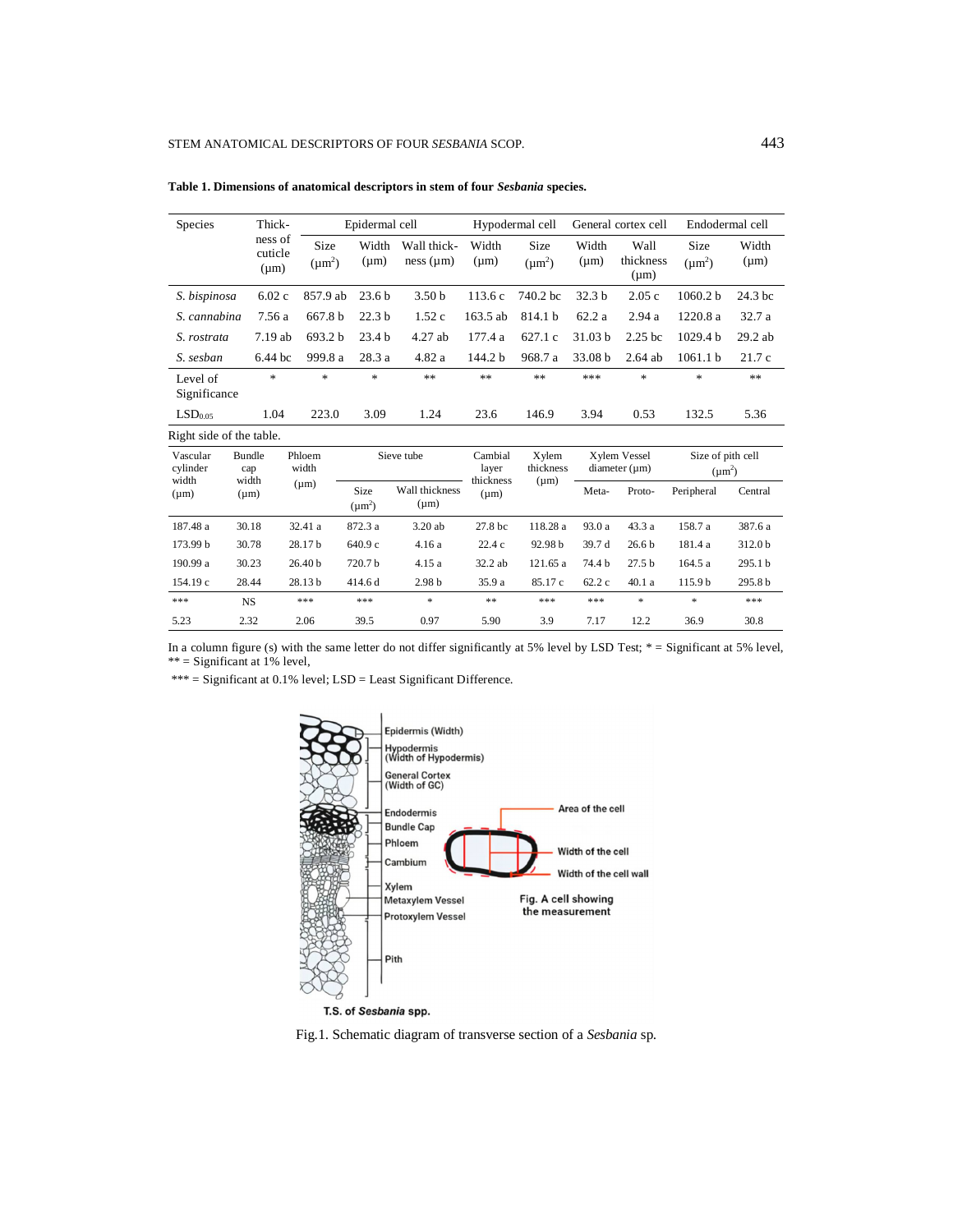# *Epidermis*

The transverse section of the stem of all *Sesbania* species showed a single-layered epidermis covered with a thick cuticle. The epidermal cells are more or less square or slightly rectangular in shape (Fig. 2c). The result of previous studies, the single layer of epidermis with slightly rectangular cells, of *Sesbania* spp. were in an agreement with the present study (Prodhan and Sarkar, 2002; Sarkar and Prodhan, 2002). Statistically, the largest epidermal cell area was observed in *S. sesban* (999.8  $\mu$ m<sup>2</sup>) followed by *S. bispinosa* (857.9  $\mu$ m<sup>2</sup>) and the lowest in *S. cannabina* (667.8  $\mu$ m<sup>2</sup>) followed by *S. rostrata* (693.2  $\mu$ m<sup>2</sup>) (Table 1). Furthermore, the width of epidermal parenchyma cells was preeminent in *S. sesban* (28.3 µm) whereas lowest in *S. cannabina* (22.3 µm). In the case of an epidermal cell wall, the maximum value was recorded in *S. sesban* and it was statistically similar to *S. rostrata*. However, statistically significant results were found in *S. rostrata*, *S. bispinosa* and *S. cannabina* in thickness of epidermal cell wall. The thinnest epidermal cell wall was observed in *S. cannabina* (1.53 µm). On the contrary, the thickest cuticle was observed in *S. cannabina* and it was statistically insignificant to *S. rostrata* and significant to *S. bispinosa* (Table 1). From Table 1, it is evident that *S. bispinosa* and *S. rostrata* exhibited similar results followed by *S. cannabina* and *S. sesban* in terms of their epidermal characteristics which supported the taxonomic evidence and cladistics relationship of different *Sesbania* species (Farruggia *et al*., 2018). In addition, *S. rostrata* and *S. cannabina* were also closer according to their epidermal attributes that also justifies the observations reported by Chanda *et al*. (2020b) for the identification of *Sesbania* species based on external morphological descriptors.



Fig. 2. Transverse section (TS) of *Sesbania* stem. a. *S*. *cannabina*, b. *S*. *sesban*, c. *S*. *rostrata*, d. *S*. *bispinosa*. Ep: Epidermis; Hy: Hypodermis; Gc: General cortex; En: Endodermis; Bc: Bundle cap; Ph: Phloem; Ca: Cambium; Xy: Xylem and Pi: Pith.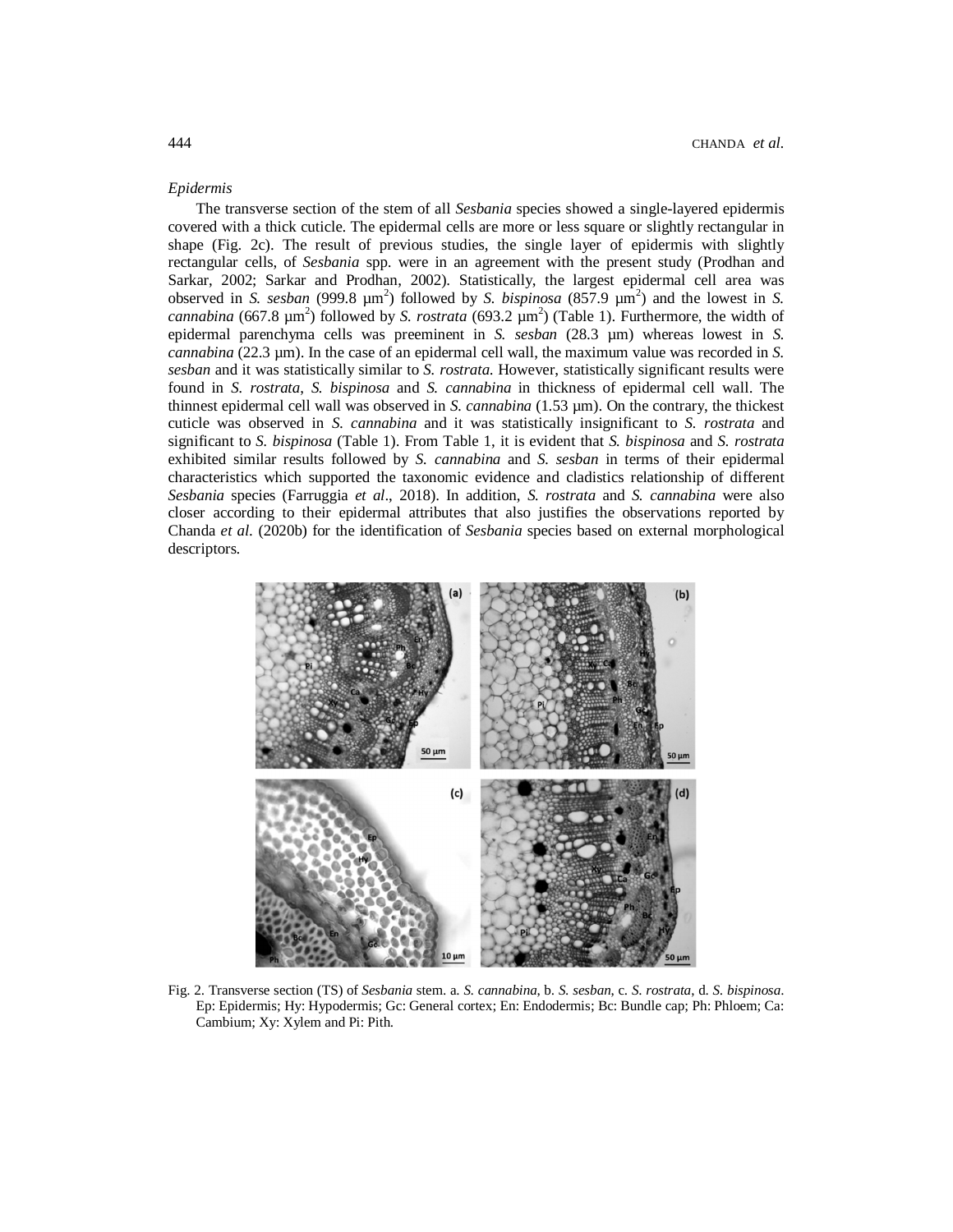#### *Cortex*

Just beneath the epidermis, the position belongs to the cortex. It is a few to several cells in thickness. The cortex comprises (i) the hypodermis, (ii) the general cortex and (iii) the endodermis, which is located next to the vascular bundle cap (Fig. 2c). The number of cortical layers varies according to the age, size and level of secondary growth of the organ concerned (Prodhan and Sarkar, 2002). The collenchymatous hypodermal layers varied from two to six among the species. The cortex, especially the endodermis, is disorganized and disintegrated due to the stress of secondary growth (Fig. 2). Results revealed that the thickest hypodermal layer was found in *S. rostrata* (177.4 µm) followed by *S. cannabina* (163.5 µm), *S. sesban* (144.2 µm) and *S. bispinosa* (113.6 µm) (Table 1). There were significant variations of individual hypodermal cell areas among the *Sesbania* species. The largest hypodermal cell was observed in *S. sesban* and the smallest in *S. rostrata* (Table 1). The thickness of the general cortex was highest in *S. cannabina* whereas the other three species exhibited statistically similar and lowest thickness. In addition, the thickness of the cell wall of ground tissue exhibited highest in *S. cannabina* and lowest in *S. bispinosa*. Lots of tanniniferous cells are found in the middle zoned cortex (Fig. 2, Sarkar and Prodhan, 2001). Secretory cells are common in the cortex of many plants. The endodermis is a wavy layer of one cell in thickness. It lies at the innermost boundary of the cortex (Fig. 2). From Table 1, *S. cannabina* exhibited the largest endodermal cell  $(1220.8 \mu m^2)$  which was statistically different from other species. The width of the endodermal parenchyma cells was also statistically significant and the highest width was found in *S. cannabina* (32.7 µm) whereas the lowest was in *S. sesban* (21.7 µm). Results from the cortical area brought to light that statistical similarities were found among *S. bispinosa* and *S. rostrata* in most of the cases. With some exceptions, *S. rostrata* and *S. cannabina* were statically identical according to their hypodermal thickness and width of the endodermis. These anatomical findings justified the phylogenetic relationships among the *Sesbania* species and the external morphological similarities among the species (Farruggia *et al*., 2018; Chanda *et al*., 2020b). Chanda *et al*. (2020b) reported close similarities in stem base diameter of *S. rostrata* and *S. bispinosa* which confirmed the present results of the anatomical measurements.

#### *Vascular bundle*

The vascular bundles, consisting of bundle cap, phloem, cambium and xylem, are arranged in a ring as seen in the transverse section of *Sesbania* species (Fig. 2). The vascular bundles are of two types – large and small, and they were positioned alternately. However, one or two small vascular bundles in between two large bundles were also observed in *Sesbania* (Sarkar and Prodhan, 2001). The large vascular bundle contains 4-5 strands of xylem (Fig. 2). The number of xylem strands in the small vascular bundle is one or two. The xylem strand consists of proto- and meta-xylem vessels. Protoxylem vessel remains towards the centre while metaxylem vessel towards the periphery. The vessels are arranged radially. The vessels are round or oval with prominent secondary thickening (Fig. 2). The widest vascular cylinder was observed in *S. rostrata*  (190.99 µm) and it was statistically identical in *S. bisponosa* (187.48 µm) however, the lowest value (154.19 µm) was observed in *S. sesban*. Phloem thickness was maximum in *S. bispinosa* (32.41 µm) while the other three species exhibited identical results. The thickness of the sieve tube wall was highest in both *S. cannabina* and *S. rostrata* and it was statistically insignificant to *S. bispinosa*, however, it was statistically identical with *S. sesban* (Table 1). The primary phloem consists of several sieve elements and a lot of parenchymatous cells. The first phloem appears in the external parts and xylem in the internal part of a pro-cambial filament. New phloem elements appear closer to the middle of the stem and the xylem differentiates oppositely. The vascular cambium arising in the two positions are called fascicular and inter-fascicular cambium (Prodhan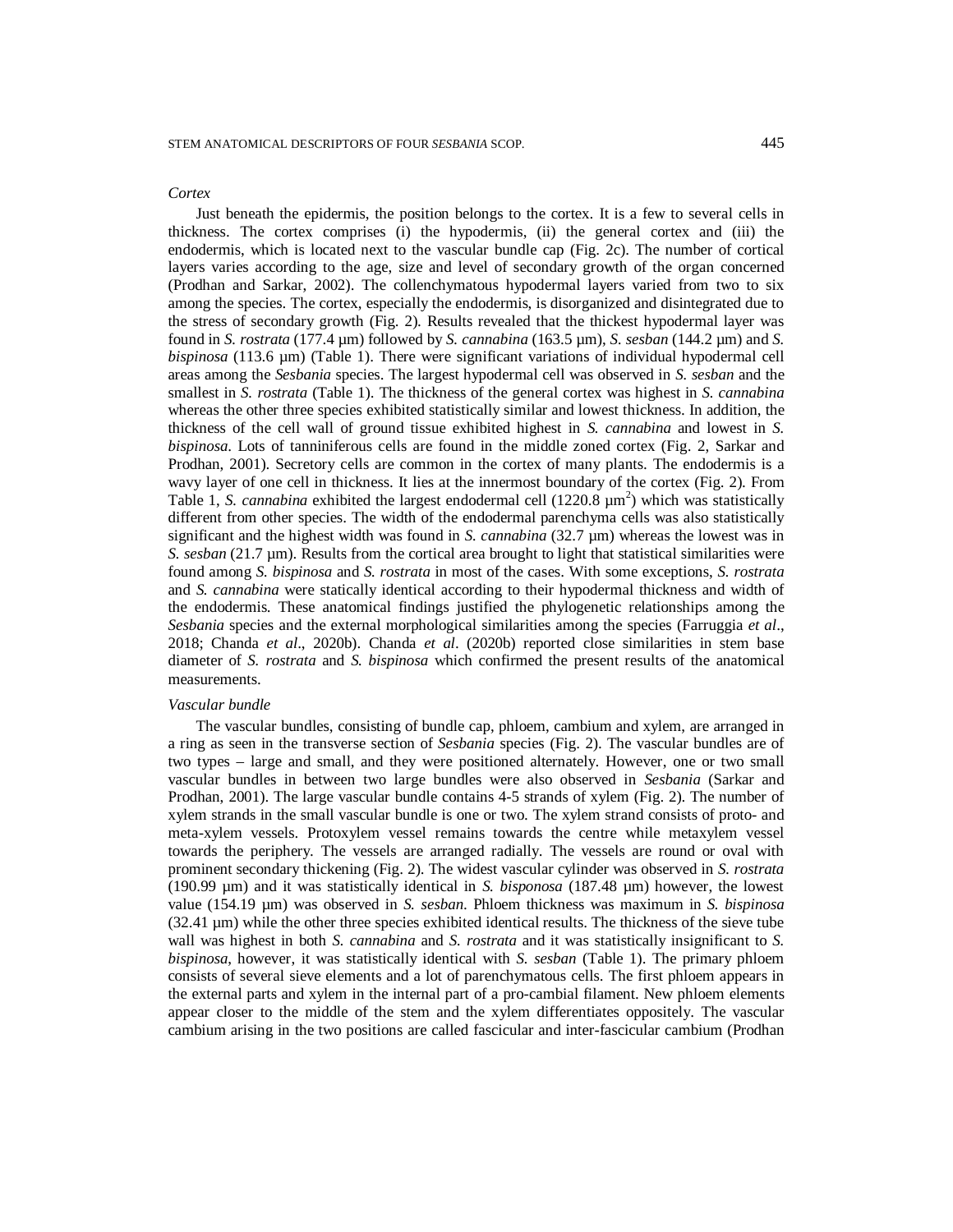and Sarkar, 2002; Sarkar and Prodhan, 2001). Prodhan and Sarkar (2002) stated that a large vascular bundle consists of a lot number of sieve tubes and parenchymatous cells while in the small bundle are parenchymatous tissue with or without functional sieve element. Just beneath the endodermis, there was a discontinuous bundle cap (Fig. 2). The thickness of the bundle cap was statistically significant and the highest bundle cap thickness was found in *S. cannabina* which was statistically identical to *S. rostrata* and *S. bispinosa* whereas the lowest thickness was found in *S. sesban* (Table 1). At maturity, the cambial zone is composed of 1-3 layers of cells (Fig. 2). Cambial thickness was the maximum in *S. sesban* and it was statistically similar to *S. rostrata*, however, *S. cannabina* exhibited minimum cambial thickness. Prodhan and Sarkar (2002) reported that at an early stage, the cambium becomes active and gives rise to secondary phloem and secondary xylem. In the active stage, the cambial zone consists of 4-5 layers of cells consisting of cambial initiates and their derivatives.

Xylem thickness was the highest in *S. rostrata* (121.65 µm) which was statistically identical to *S. bispinosa* (118.28 µm) and the lowest (85.17 µm) in *S. sesban* (Table 1). The thickness of the metaxylem vessel showed statistically significant results among the four species. The highest value was found in *S. bispinosa* (93.0 µm) followed by *S. rostrata* (74.4 µm), *S. sesban* (62.2 µm) and *S. cannabina* (39.7 µm). The protoxylem vessel thickness was highest in *S. bispinosa* which was statistically similar to *S. sesban* and lowest in *S. cannabina*. Prodhan and Sarkar (2002) reported that the increase of secondary xylem was a result of secondary growth. They further stated that the secondary phloem lies abaxial to the cambial zone. The secondary phloem consists of sieve elements, phloem parenchyma and phloem fibre. Among the elements of secondary phloem, axial parenchyma has been found to occupy the major area. The phylogenetic (cladistics) relationship of different *Sesbania* species manifested that *S. bispinosa* and *S. rostrata* are closer species (Farruggia *et al*., 2018) which are in an agreement considering most of the anatomical vascular features of these taxa (Table 1). Chanda *et al*. (2021) explained the morphological and physiological characteristics of different *Sesbania* species and gave information about the close similarities of *S. rostrata* and *S. bispinosa* according to their stem base diameter. These findings also supported the close anatomical relationship between the *S. bispinosa* and *S. rostrata.* From the same study, the highest biomass yield was obtained from *S. bispinosa* (Chanda *et al*., 2020a) which also justifies the highest vascular cylinder, bundle cap, phloem, xylem, proto- and metaxylem vessel thicknesses of *S. bispinosa*. The larger vascular components helped to transfer water and minerals from soil to leaves, and photosynthates from source to sink, which might be the inherent cause of higher biomass yield in *S. bispinosa*.

#### *Pith*

Pith occupies the central portion of the stem. The area of pith peripheral cell was statistically significant in *S. cannabina*, *S. bispinosa* and *S. rostrata*, however, insignificant in *S. sesban* (Table 1). The highest significant area of the pith central cell was found in *S. bispinosa* (387.6  $\mu$ m<sup>2</sup>) and other *Sesbania* species showed identical results. Prodhan and Sarkar (2002) reported that the pith is the central core of the stem and is composed of thin-walled parenchymatous cells.

A dichotomous key of four *Sesbania* species based on stem anatomical descriptors –

1a. Epidermal parenchyma cell 850-1010  $\mu$ m<sup>2</sup>, cuticle thickness 6.0-6.5  $\mu$ m, hypodermal collenchyma width 110-145  $\mu$ m, endodermal parenchyma width 20-25  $\mu$ m, protoxylem vessel diameter  $40-45 \text{ µm} - 2$ 

1b. Epidermal parenchyma cell  $650-700 \mu m^2$ , cuticle thickness 7.0-7.7  $\mu$ m, hypodermal collenchyma width 160-180 µm, endodermal parenchyma width 26-35 µm, protoxylem vessel diameter  $25-30 \text{ µm} - 3$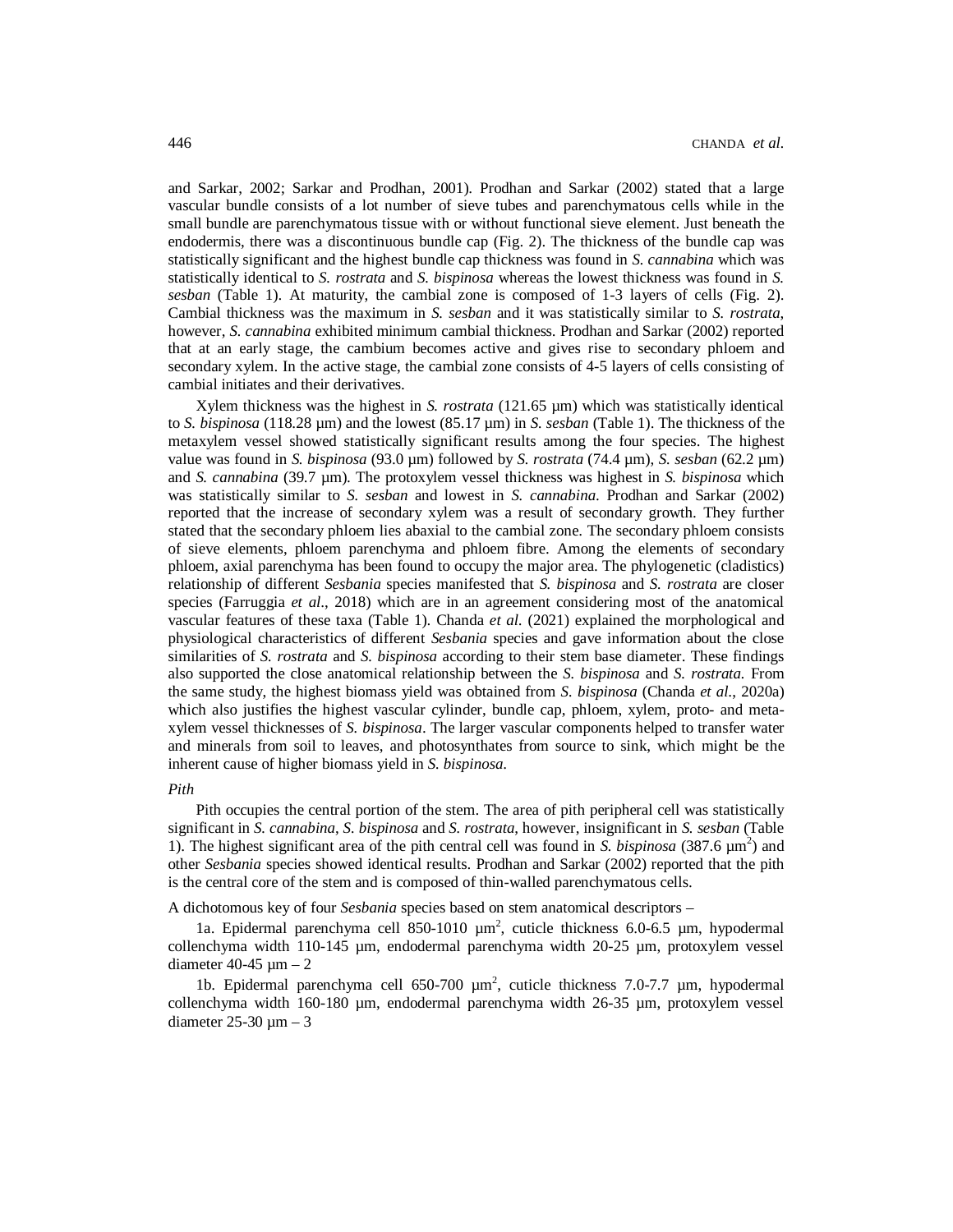2a. Epidermal parenchyma cell width 27-29 µm, epidermal parenchyma cell wall thickness 4.5-5.0  $\mu$ m, hypodermal collenchyma cell 960-970  $\mu$ m<sup>2</sup>, vascular cylinder width 150-160  $\mu$ m, sieve tube cell  $410-420 \mu m^2$ , xylem thickness 80-90  $\mu$ m – *S. sesban* 

2b. Epidermal parenchyma cell width 23-24 µm, epidermal parenchyma cell wall thickness 3.3-3.7  $\mu$ m, hypodermal collenchyma cell 735-745  $\mu$ m<sup>2</sup>, vascular cylinder width 180-190  $\mu$ m, sieve tube cell  $865-875 \mu m^2$ , xylem thickness  $110-125 \mu m - S$ . *bispinosa* 

3a. Epidermal parenchyma cell wall thickness 1.45-1.60 µm, hypodermal collenchyma cell 810-820  $\mu$ m<sup>2</sup>, cortical parenchyma cell width 60-65  $\mu$ m, endodermal parenchyma cell 1200-1250  $\mu$ m<sup>2</sup>, vascular cylinder width 170-180  $\mu$ m, sieve tube cell 630-660  $\mu$ m<sup>2</sup>, xylem thickness 90-100 µm – *S*. *cannabina*

3b. Epidermal parenchyma cell wall thickness 4.2-4.4 µm, hypodermal collenchyma cell 620- 630  $\mu$ m<sup>2</sup>, cortical parenchyma cell width 30-35  $\mu$ m, endodermal parenchyma cell 1000-1050  $\mu$ m<sup>2</sup>, vascular cylinder width 185-197  $\mu$ m, sieve tube cell 710-730  $\mu$ m<sup>2</sup>, xylem thickness 118-125  $\mu$ m – *S*. *rostrata*



Fig.3. Agglomerative Hierarchical Cluster analysis dendrogram based on quantitative stem anatomical descriptors.

#### *Multivariate analysis of quantitative stem anatomical descriptors*

Agglomerative clustering is the most common type of hierarchical clustering used to group objects in clusters based on their similarity, resulting in a tree-based representation of the objects, named dendrogram. The dendrogram, based on stem anatomical descriptors, identified two distinct clades indicating the close relationships between *S*. *bispinosa* and *S*. *sesban* vs. *S*. *cannabina* and *S*. *rostrata* (Fig. 3). The close relationships were also well represented in both morphological (Fig.3. Agglomerative Hierarchical Cluster analysis dendrogram based on quantitative stem anatomical descriptors.<br>
Multivariate analysis of quantitative stem anatomical descriptors<br>
Agglomerative clustering is the most com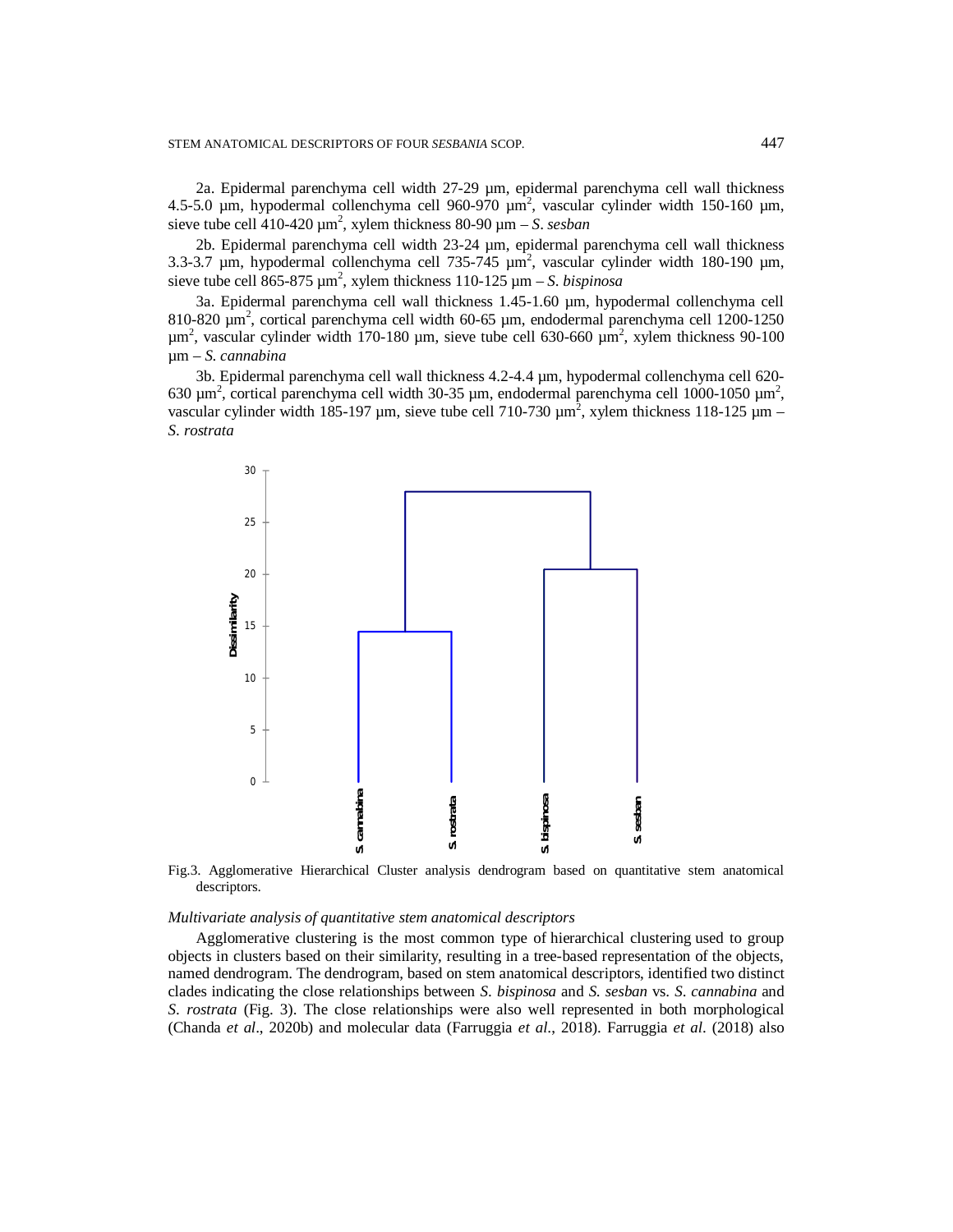concluded that *S*. *rostrata* might be a probable ancestor of *S*. *bispinosa* and *S*. *sesban*, although the closest similarity in morphological descriptors between *S*. *bispinosa* and *S*. *cannabina* in the field. *Sesbania sesban* possessed a relatively lower amount of lignified xylem, phloem fibres and xylem fibres which made it more digestible as animal forage (Guines *et al*., 2003).

From the results, it is evident that *S. bispinosa* and *S. rostrata* exhibited more or less similar results in terms of stem anatomical descriptors – epidermal, cortical and vascular bundle, which is also an indication of the close phylogenetic relationship of these two taxa. In addition, *S. rostrata*  and *S. cannabina* were closer to some extent according to some anatomical descriptors that also justifies the external morphological similarities of these species. It might be concluded that quantitative stem anatomical descriptors could be useful to identify *Sesbania* species especially phenologically and floral morphologically similar, *S. bispinosa* and *S. cannabina*. Anatomical variations observed in *Sesbania* species need further studies, mainly from eco-physiological points of view, for a better understanding of plant adaptations to diverse ecosystems.

### **Acknowledgements**

We acknowledge the financial support of the Ministry of Science and Technology, Government of the People's Republic of Bangladesh. We thank anonymous reviewer(s) for careful readings, helpful suggestions and engaging discussion, which improved the text considerably.

## **References**

- Ahmed, Z.U., Hassan, M.A., Begum, Z.N.T., Khondker, M., Kabir, S.M.H., Ahmad, M. and Ahmed, A.T.A. 2009. Encyclopedia of Flora and Fauna of Bangladesh, Vol. **8.** Angiosperms: Dicotyledons (Fabaceae– Lythraceae). Asiatic Soc. Bangladesh, Dhaka. pp. 171-175.
- Allen, O.N. and Allen, E.K. 1981. The Leguminosae: A Source Book of Characteristics, Uses, and Nodulation. University of Wisconsin Press: Madison, WI, USA. pp. 1-806.
- Aziagba, B.K. and Okeke, C.U. 2017. Taxonomic significance of stem and petiole anatomy of three white varieties of *Vigna unguiculata* (L.) Walp. Arch. Agric. Environ. Sci. **2**: 109-112.
- Barykina, R.P. and Kramina, T.E. 2006. A comparative morphological and anatomical study of the model legume *Lotus japonicus* and related species. Wulfenia **13**: 33-56.
- Branzini, A., González, R.S. and Zubillaga, M. 2012. Absorption and translocation of copper, zinc and chromium by *Sesbania virgata*. J. Environ. Manag. **102**: 50-54.
- Chanda, S.C., Abdullah, M.R., Razzak, M.A. and Sarwar, A.K.M. Golam. 2021. Morphological and physiological characterization of *Sesbania* genotypes. Legume Res. **44**: 1087-1091.
- Chanda, S.C., Hossain, M.A., Rahman, M.M., Shamsuzzaman, A.N.M. and Sarwar, A.K.M., Golam. 2019a. Regional variation in agro-morphological descriptors of *Sesbania bispinosa* (Jacq.) W. Wight. Bangladesh J. Bot. **48**: 289-295.
- Chanda, S.C., Prodhan, A.K.M.A. and Sarwar, A.K.M., Golam. 2018. Morphological descriptors of seed and seedling for identification of *dhaincha* (*Sesbania* spp.) accessions. Bangladesh J. Bot. **47**: 237-246.
- Chanda, S.C., Razzak, M.A., Hossain, M.A. and Sarwar, A.K.M. Golam. 2020a. Biomass yield enhancement of dhaincha (*Sesbania* species) through cultural practices. Agron. Res. Moldavia **53**(2): 160-176.
- Chanda, S.C., Razzak, M.A., Haque, M.E. and Sarwar, A.K.M. Golam. 2020b. Multivariate analysis of morphological descriptors for identification of *Sesbania* Scop. accessions. Bangladesh J. Sci. Indus. Res. **55**: 215-220.
- Chanda, S.C., Sagar, A., Islam, M.M., Hossain, M.A. and Sarwar, A.K.M., Golam. 2019b. Phenology and reproductive biology of three *Sesbania* species. Int. J. Minor Fruits Med. Arom. Plants **5**: 29-37.
- De Faria, S.M., Lewis, G.P., Sprent, J.I. and Sutherland, J.M. 1989. Occurrence of nodulation in the Leguminosae. New Phytol. **111**: 607-619.